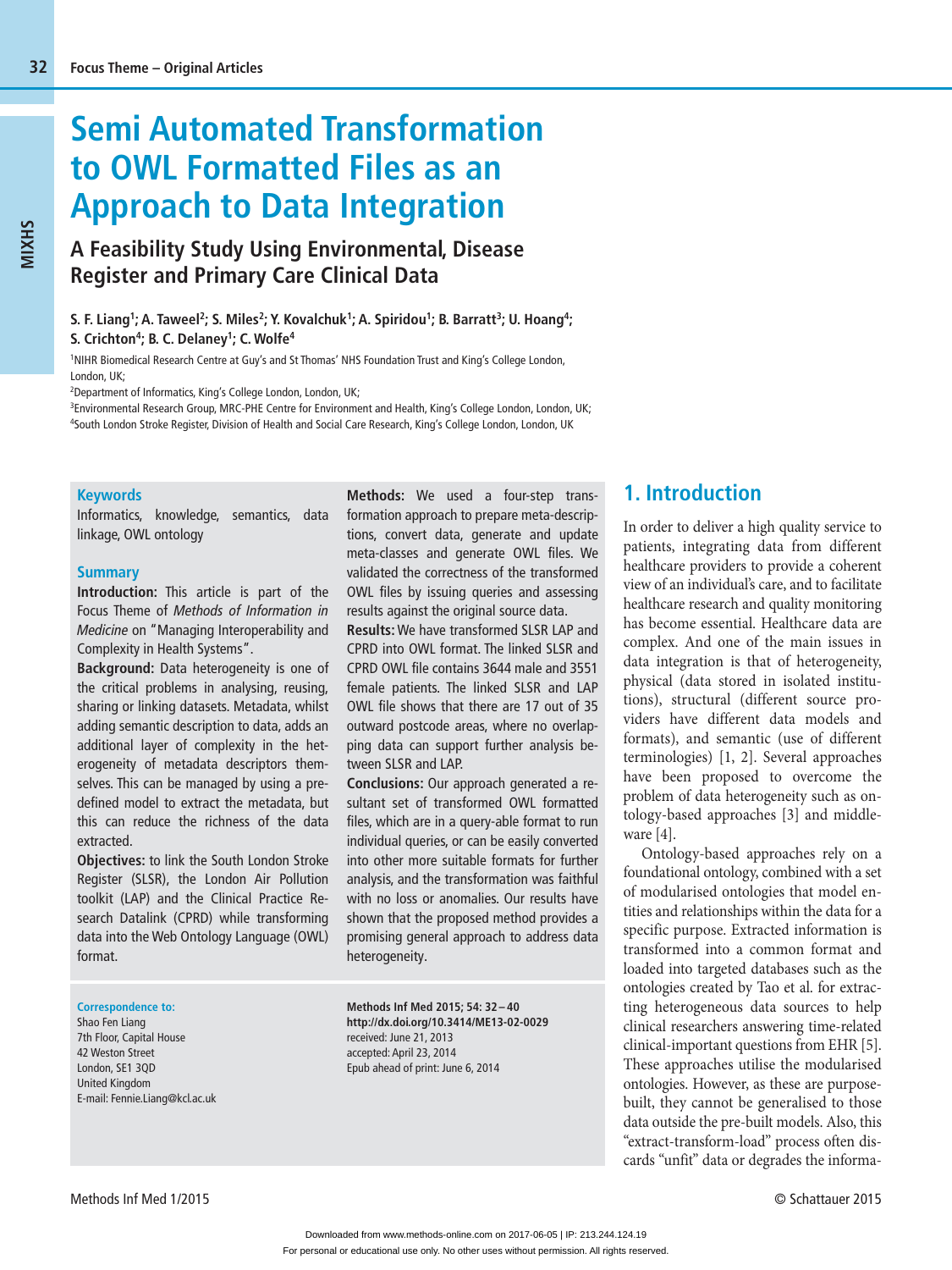tion value present in the original data source.

Alternatively, middleware approaches are used for mediating message exchange. These approaches map data into a standard coding system to manage semantic interoperability. Barbarito et al. [6] successfully produced a platform for regional data integration, but re-mapping from their middleware to data sources and training users in managing the platform were cost-intensive and time-consuming tasks.

The Web Ontology Language<sup>a</sup> (OWL) is one of the ontology languages designed for developing and authoring ontologies. It is used for processing information by machine instead of presenting information to humans. OWL is designed to support the Semantic Web activities, which can be used to define classes and properties of those classes, to define individuals and assert properties about them and to reason about these classes and individuals within a domain of interest.

Bouamrane et al. [7] have demonstrated that semantic web technologies can enable sophisticated clinical decision support functionalities. Transforming data into OWL ontologies allowed for explicit expression of all the information implicit in the data and enabled reasoning on the transformed ontologies. Rector et al. [8] also defined a Code Biding Interface in OWL language that successfully mapped HL7 messages to SNOMED CT codes to support healthcare research. We adopted this approach of semantic web technologies for data integration. We hypothesised that transforming data into OWL format without pre-built models would allow different data sources to be linked together in a generic manner and to communicate with existing ontologies without a significant engineering overhead.

We demonstrate the function of this approach by linking air pollution, stroke and primary care clinical data within a geographical area covering south London. Urban air pollution is an environmental health risk, which varies spatially and temporally according to the proximity and strength of pollutant emissions, such as vehicles or industry, and weather conditions. Methods for assessing this spatial-temporal variation within a geographical area are entirely independent from healthcare data, but in order to robustly assess the impact of this health risk on a population, the two datasets must be linked. For example, Atkinson et al. [9] found associations between daily variation in air pollution levels in London and short-term increases in the number of people visiting accident and emergency departments with respiratory complaints. Specific to stroke data, a recent study by Hansell et al. [10] found that areas in west London experiencing high levels of aircraft noise were associated with increased risks of stroke, coronary heart disease, and cardiovascular disease.

# **2. Objectives**

Our primary aim was to link stroke, air pollution and primary care clinical data together to establish an analysis database that would facilitate on going research into linkages between air pollution and stroke over time, across geographical areas and between an expanded range of air pollutants. Therefore, three datasets were chosen for our work: the South London Stroke Register (SLSR), the London Air Pollution toolkit (LAP) and the Medicines and Healthcare Regulatory Authority Clinical Practice Research Datalink (CPRD).

There is inherent heterogeneity between these three datasets. The SLSR and CPRD data are stored in flat files and contain patient-based information, whilst the LAP toolkit is stored in an SQL database and is a geographically-based dataset with very different semantics. Dealing with data heterogeneity from these three datasets is one of the principal challenges of this work.

From the informatics perspective, our objectives were: to avoid the use of pre defined models that limit the usage of data from original sources while transforming data into the OWL format; and to maintain data integrity and semantics.

# **3. The Data Sources**

The SLSR [11] is a population-based register, which has recorded data from patients of all age groups for a defined area of South London since 1995 with incident or recurrent strokes. Data are collected at the time of admission, again at three months and one year after initial admission, then annually thereafter. The register monitors stroke incidence rates, recurrence rates, prevalence of stroke-related risk factors, initial impairments, presence of stroke phenotypes and outcomes after stroke, including use of healthcare resources and mortality [12]. This information is collected from each patient. The data are recorded by fieldworkers using a questionnaire and transcribed using SLSR specific codes into values within variable fields. The names of many fields hold semantic information. The field values include a range of numerical values, dates, and encoded strings such as post (ZIP) codes. There are 2195 patients and 76 fields in the SLSR data. ▶ Table 1 shows part of the example patients and fields in the SLSR data.

The LAP data contain a single pollutant concentration numerical value for each postcode in London for each year between 2003 and 2010. There are 116,648 records and 17 fields in the LAP data as the example shows in ▶ Table 2. Pollution concentrations are calculated using a detailed atmospheric emissions model validated against measured concentrations [13]. This dataset has twelve pollutants, and each assigned a numerical identifier. A metadata table contains information on the model version used to create the pollutant concentrations and the model run date, with one record for each pollutant identifier per model run. This means that concentrations can be subsequently linked back to the underlying model version used. A second metadata table provides a textual description of each pollutant linked to the pollutant identifier.

The clinical dataset from CPRD [14] contains primary care electronic health records, including patients' pseudonomised identification details, practice staff details, type of consultation entered by GP, patients' medical history events, patients' referral and immunisation details from

a

**MIXHS**

http://www.w3.org/2004/OWL/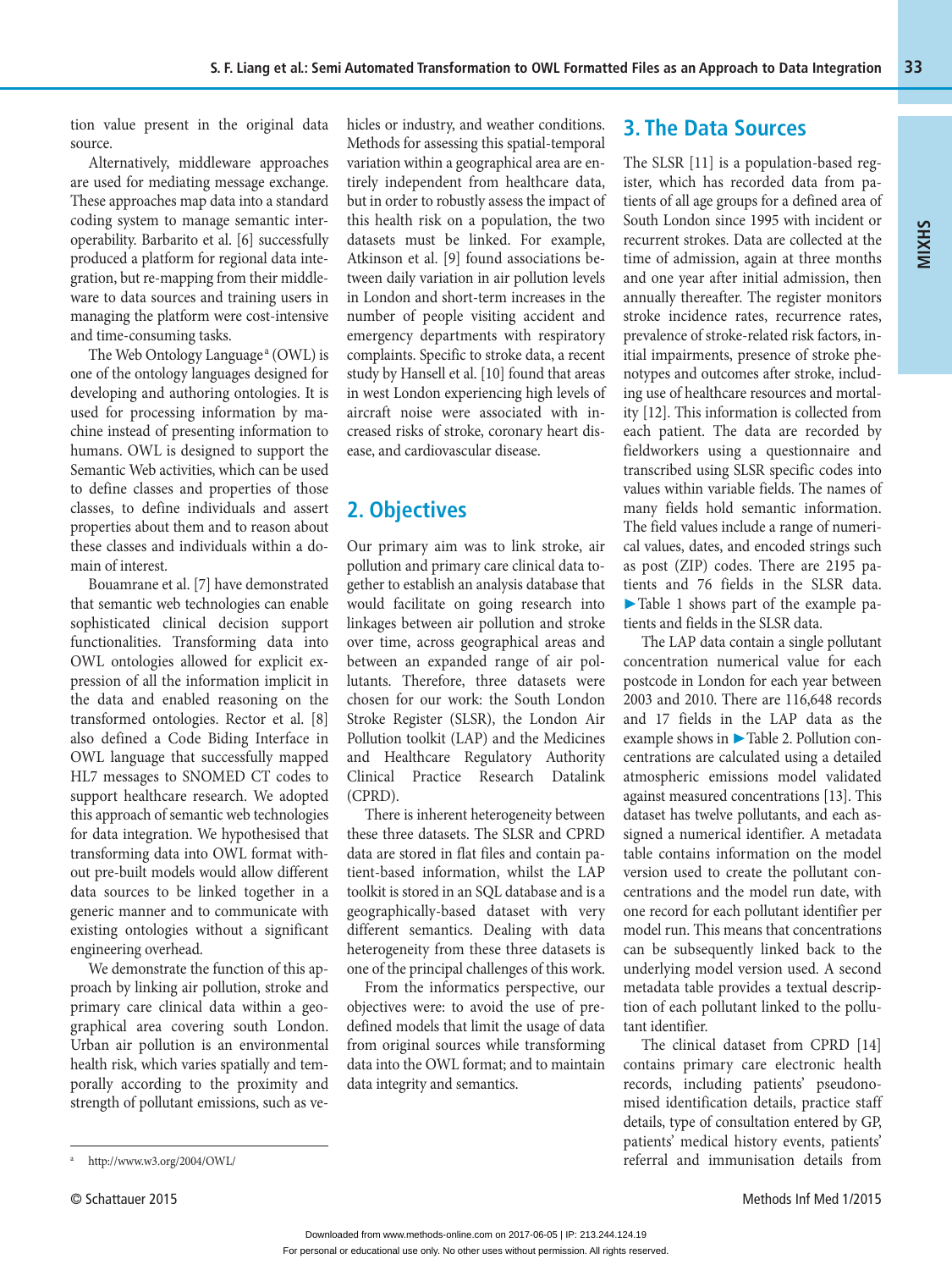#### **Table 1** Part of the SLSR data example with postcode obfuscated

| id   | subtype        | postcode sex |                | employ         | migraine       | ctime | glas cs        | pri_sbp | pri_dbp | oral6m         | bmi_wgt | bmi hqt | drinker        |
|------|----------------|--------------|----------------|----------------|----------------|-------|----------------|---------|---------|----------------|---------|---------|----------------|
| 2249 | 3              | SW9 XXX      |                | $\overline{2}$ |                | 930   | 15             | 130     | 80      |                | 77      | 1.75    | $\overline{2}$ |
| 2250 | 2              | SE11 XXX     | $\overline{2}$ | 5              | $\mathbf{1}$   | 400   | 15             | 150     | 80      | 3              | 56      | 1.57    | $\vert$ 1      |
| 2256 |                | SE11 XXX     | $\overline{2}$ | 5              |                | 900   | 6              | 158     | 78      |                |         | 1.52    | $\overline{2}$ |
| 2257 | $\overline{1}$ | SW9 XXX      | $\overline{1}$ | $\mathbf{1}$   | $\mathbf{1}$   | 445   | 15             | 150     | 110     | 1              | 79      | 1.77    | $\overline{2}$ |
| 2261 | $\overline{4}$ | SW9 XXX      | $\overline{2}$ | 5              | $\mathbf{1}$   | 930   | 15             | 120     | 80      | $\mathbf{1}$   |         | 1.55    | $\overline{2}$ |
| 2263 | $\overline{4}$ | SE11 XXX     | -1             | 5              | $\mathbf{1}$   | 1300  | 12             | 118     | 56      | $\overline{3}$ |         |         | $\overline{2}$ |
| 2267 | 2              | SE1 XXX      | $\overline{2}$ | 5              | $\mathbf{1}$   | 900   | 11             | 140     | 85      |                |         | 1.67    | $\overline{3}$ |
| 2268 | $\overline{2}$ | SW4 XXX      | $\overline{2}$ | 5              | $\mathbf{1}$   | 9999  | $\overline{7}$ | 148     | 86      |                |         |         | 3              |
| 2269 | $\overline{2}$ | SE16 XXX     | $\overline{z}$ | 5              | $\overline{2}$ | 9999  | 15             | 156     | 89      |                |         |         |                |
| 2270 |                | SE16 XXX     |                | 5              | 1              | 2230  | 12             | 146     | 84      | 1              | 80      |         | $\overline{2}$ |

#### **Table 2** Part of the LAP data example with postcode obfuscated

| Id          | <b>RunYear</b> | <b>PostCode</b>      | <b>NO</b> | <b>NO2</b> | <b>NOX</b> | 03    | $\mathsf{OX}$ | <b>PM10</b> | PM10Exhaust-<br><b>Contribution</b> |
|-------------|----------------|----------------------|-----------|------------|------------|-------|---------------|-------------|-------------------------------------|
| 2004SE57BX  | 2004           | SE5 XXX              | 42.23     | 48.92      | 91.15      | 30.48 | 79.4          | 26.56       | 1.48                                |
| 2005SE41YA  | 2005           | SE4 XXX              | 30.66     | 41.16      | 71.81      | 35.37 | 76.53         | 24.9        | 0.87                                |
| 2005SE135BN | 2005           | SE13 XXX             | 27.58     | 39.82      | 67.39      | 36.49 | 76.31         | 24.9        | 0.85                                |
| 2005SE137OU | 2005           | SE13 XXX             | 29.7      | 41.64      | 71.34      | 35.5  | 77.14         | 25.5        | 0.98                                |
| 2006SE279OY | 2006           | SE27 XXX             | 27.36     | 38.97      | 66.34      | 38.3  | 77.28         | 24.84       | 0.83                                |
| 2007SE154AP | 2007           | SE15 XXX             | 33.61     | 44.1       | 77.7       | 35.75 | 79.85         | 24.76       | 0.88                                |
| 2009SE62EG  | 2009           | SE6 XXX              | 35.95     | 46.91      | 82.86      | 37.56 | 84.47         | 23.83       | 0.95                                |
| 2009SE166SB | 2009           | SE <sub>16</sub> XXX | 31.97     | 42.4       | 74.37      | 37.79 | 80.19         | 22.73       | 0.73                                |
| 2010SE14XF  | 2010           | SE1 XXX              | 32.78     | 43.98      | 76.76      | 38.19 | 82.17         | 23.78       | 0.83                                |
| 2003SE114BE | 2003           | SE11 XXX             | 40.93     | 46.69      | 87.61      | 30.3  | 76.99         | 30.34       | 1.51                                |
| 2003SE85BZ  | 2003           | SE8 XXX              | 49.31     | 48.71      | 98.02      | 30.27 | 78.98         | 31.82       | 2.04                                |

electronic health records of 8% of the UK population. The structure of the data is complex in that it comprises more than ten tables based on a sample of the clinical CPRD data. Read Clinical Terms Version 2 [15] are used here. The relationships among these tables can be one-to-one, oneto-many or many-to-many. For example, both Patient and Staff tables are in a oneto-one relationship. The other tables can be either one-to-many or many-to-many relations. For example, there may have one patient with many immunisation records, or a single patient has been recorded many times for performing various clinical tasks with different staff. There are 5000 patients in the exemplar CPRD data, where the Patient table contains 21 fields. ▶ Table 3

shows part of the example of the Patient table.

Although there is no common field among the three datasets, SLSR shares demographic information with the CPRD Patient and Staff tables, and LAP shares postcode with SLSR. As the three datasets are different in nature, they provide an example of data heterogeneity, and therefore provide a good demonstration dataset for our ontological approach.

# **4. Methods**

We propose a four-step transformation approach for data integration. The first step is to prepare metadata descriptions that describe each field and value of the source data; the second step is to convert semantic meanings back into the values recorded in the data according to the corresponding meta-description; the third step is to gather all the meta-data and to transform them into meta-classes in OWL format. The transformed meta-classes are stored and updated in a meta-class pool; and the last step is to transform source data into OWL files with connections from the metaclasses.

### **4.1 Step 1: Preparing Semantic Description**

This step relies on two inputs: the source dataset and its meta-descriptions. The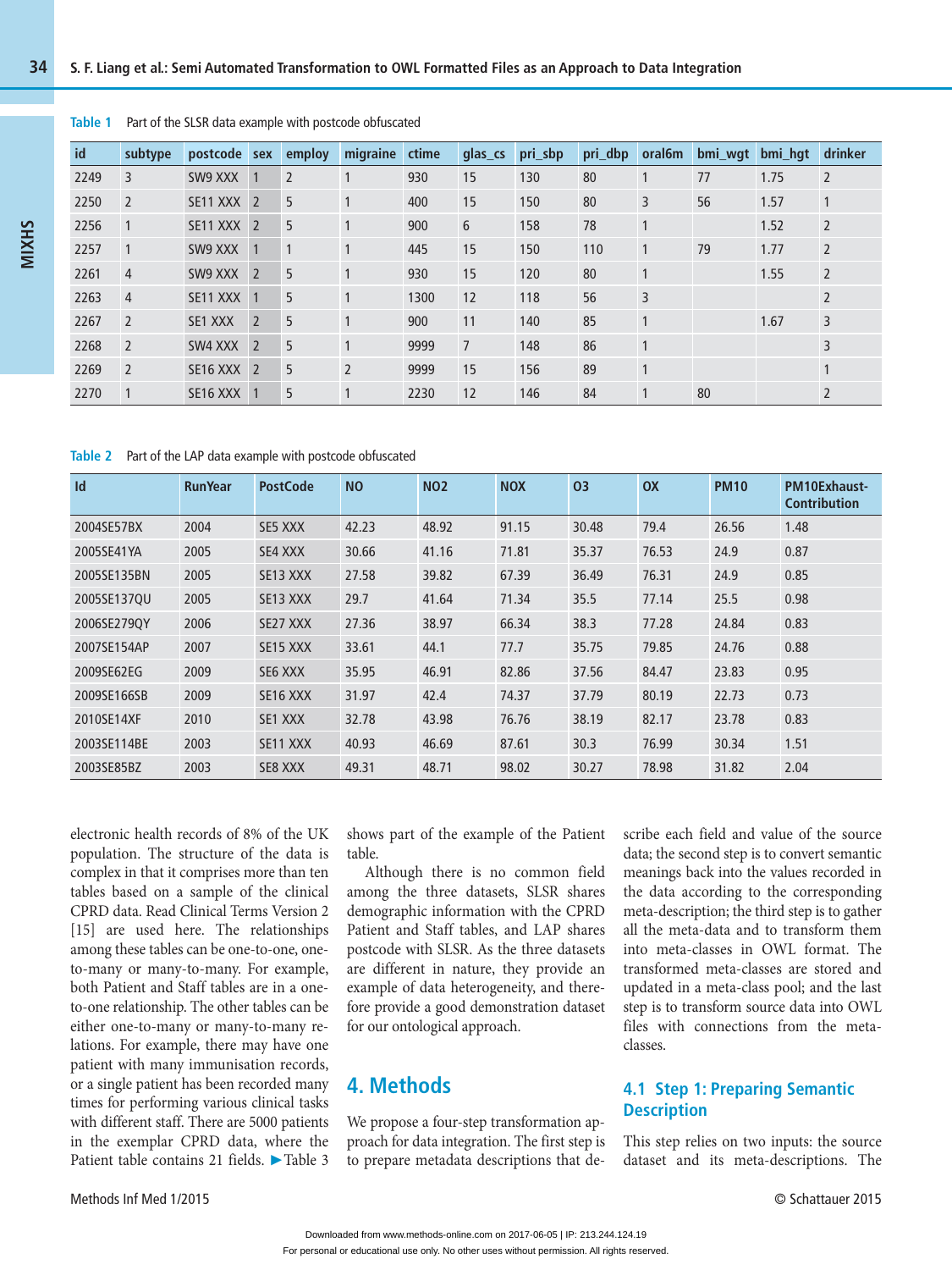| patid    | vmid             | gender         | yob | mob          | marital        | famnum | chsreg         | chsdate    | prescr         | capsup         | ses            |
|----------|------------------|----------------|-----|--------------|----------------|--------|----------------|------------|----------------|----------------|----------------|
| 471001   | 9370             | $\overline{2}$ | 181 | $\mathbf{0}$ | 6              | 3871   | $\overline{2}$ |            | $\mathbf{0}$   | $\overline{4}$ | $\mathbf{0}$   |
| 5293001  | 22496            |                | 185 | $\mathbf{0}$ |                | 11232  | $\overline{2}$ |            | $\mathbf{0}$   | $\overline{4}$ | $\mathbf{0}$   |
| 5520001  | 1207             |                | 187 | $\mathbf{0}$ | 6              | 538    | $\overline{2}$ |            | $\mathbf{0}$   | $\overline{4}$ | $\mathbf{0}$   |
| 6277001  | 9947             |                | 151 | $\mathbf{0}$ | 6              | 309    | $\overline{2}$ |            | $\overline{0}$ | $\overline{4}$ | $\mathbf{0}$   |
| 9469001  | 15396            | $\overline{2}$ | 151 | $\mathbf{0}$ | $\overline{4}$ | 7683   | $\overline{2}$ |            | $\overline{0}$ | $\overline{4}$ | $\mathbf{0}$   |
| 11864001 | 13633            |                | 189 | $\mathbf{0}$ |                | 3716   | $\mathbf{1}$   | 14/06/1991 | $\overline{0}$ | $\overline{4}$ | $\mathbf{0}$   |
| 13826001 | $\overline{0}$   |                | 182 | $\mathbf{0}$ | $\mathbf{0}$   | 11579  | $\overline{2}$ |            | $\mathbf{0}$   | $\mathbf{0}$   | $\mathbf{0}$   |
| 16256001 | $\mathbf{0}$     |                | 171 | $\mathbf{0}$ | $\overline{2}$ | 13287  | $\overline{2}$ |            | $\mathbf{0}$   | $\mathbf{0}$   | $\mathbf{0}$   |
| 19719001 | $\overline{0}$   | $\overline{2}$ | 170 | $\mathbf{0}$ | $\overline{2}$ | 14989  | $\overline{2}$ |            | $\mathbf{0}$   | $\mathbf{0}$   | $\mathbf{0}$   |
| 25729001 | $\boldsymbol{0}$ |                | 206 | 12           | $\overline{0}$ | 15626  | $\mathbf{1}$   | 05/01/2007 | $\overline{0}$ | $\mathbf{0}$   | $\overline{0}$ |

**Table 3** Part of the Patient table example of the CPRD data

meta-descriptions can be either a collection of files or a single file depending on users' convenience. In our case the metadescription of SLSR and LAP are stored as a single file while the meta-descriptions of CPRD are kept as a collection of many small text files in a directory. At this stage of our work, we have restricted the metadescription files to follow a pre-defined format to facilitate the conversion.

These meta-descriptions are essential to add meaning to the structural aspect of the source data. For example, a field titled "eth6cat" can only be understood by the data provider, therefore, a description file is essential to explain that the "eth6cat" means ethnicity, and the value recorded as "1" represents "white", "2" represents "black" and so on. Without the data description, it will be difficult for users to understand the data.

#### **4.2 Step 2: Replacing Codes with their Semantic Descriptions**

The conversion process in this step has two advantages; one is to check for any missing meta-descriptions; the other is to enable the subsequent collection of meta-data without the confusion of the different coding systems used by different data providers. For example, one provider may use "F" for "female" and "M" for "male" while another provider uses "1" for "female" and "2" for "male". However, if the semantically meaningful strings, "female" and "male", have been recorded in the data instead of

using codes then they will be carried over **Table 4** SLSR data before the conversion without any change.

An example of part of the SLSR data before and after the conversion is shown in ▶ Table 4 and ▶ Table 5. The conversion involved not only the value of the data but also the heading of each column. For instance, "subtype" in ▶ Table 4 has been converted into "ocsp (Oxford Community Stroke Classification) classification" in ▶ Table 5. This is an important step necessary to model an ontology. Since an ontology contains different entities such as "Classes", "Individuals", "Object Properties" and "Data Properties", we need a mechanism to automatically assign each data value to its correct ontological entity.

This conversion distinguishes between text and numerical values from the original data, so that we can identify Object and Data Properties for our transformation from the data at the next two steps.

#### **4.3 Step 3: Gathering Metaclasses**

Since modelling ontologies depends on users' purposes, it is difficult to generalise. However, there are still some common principles for building ontologies that can be applied; an ontology Class should represent more than one Individual; an Object Property maps a relationship between two Individuals; and a Data Property accommodates one specific data value of an Individual.

For our purpose, we transformed each column into a Class, where each unique

| id   | subtype        | sex            | employ         |
|------|----------------|----------------|----------------|
| 2249 | 3              | 1              | $\overline{2}$ |
| 2250 | $\overline{2}$ | $\overline{2}$ | 5              |
| 2256 | 1              | $\overline{2}$ | 5              |
| 2257 | 1              | 1              | 1              |
| 2261 | $\overline{4}$ | $\overline{2}$ | 5              |
| 2263 | $\overline{4}$ | 1              | 5              |
| 2267 | $\overline{2}$ | $\overline{2}$ | 5              |
| 2268 | $\overline{2}$ | $\overline{2}$ | 5              |
| 2269 | $\overline{2}$ | $\overline{2}$ | 5              |
| 2270 | 1              | 1              | 5              |

value contained in this column is the Individual of this Class. For example, if the column "ethnicity" contains values "black" and "white", we then transform "ethnicity" to a Class, and "black" and "white" to Individuals of the "ethnicity" Class.

These choices depend on the purpose of use and granularity required of the data.

The transformation process employed OWL API<sup>b</sup>, and was coded in the Java environment. We used a meaningful naming approach for each generated meta-class. For example, instead of naming a class as "eth6cat" from the original data, the converted data enables the Class to be named as "Ethnicity". This naming approach allows each meta-class to self describe to users.

 $\mathbf b$ 

**MIXHS**

http://protege.stanford.edu/plugins/owl/api/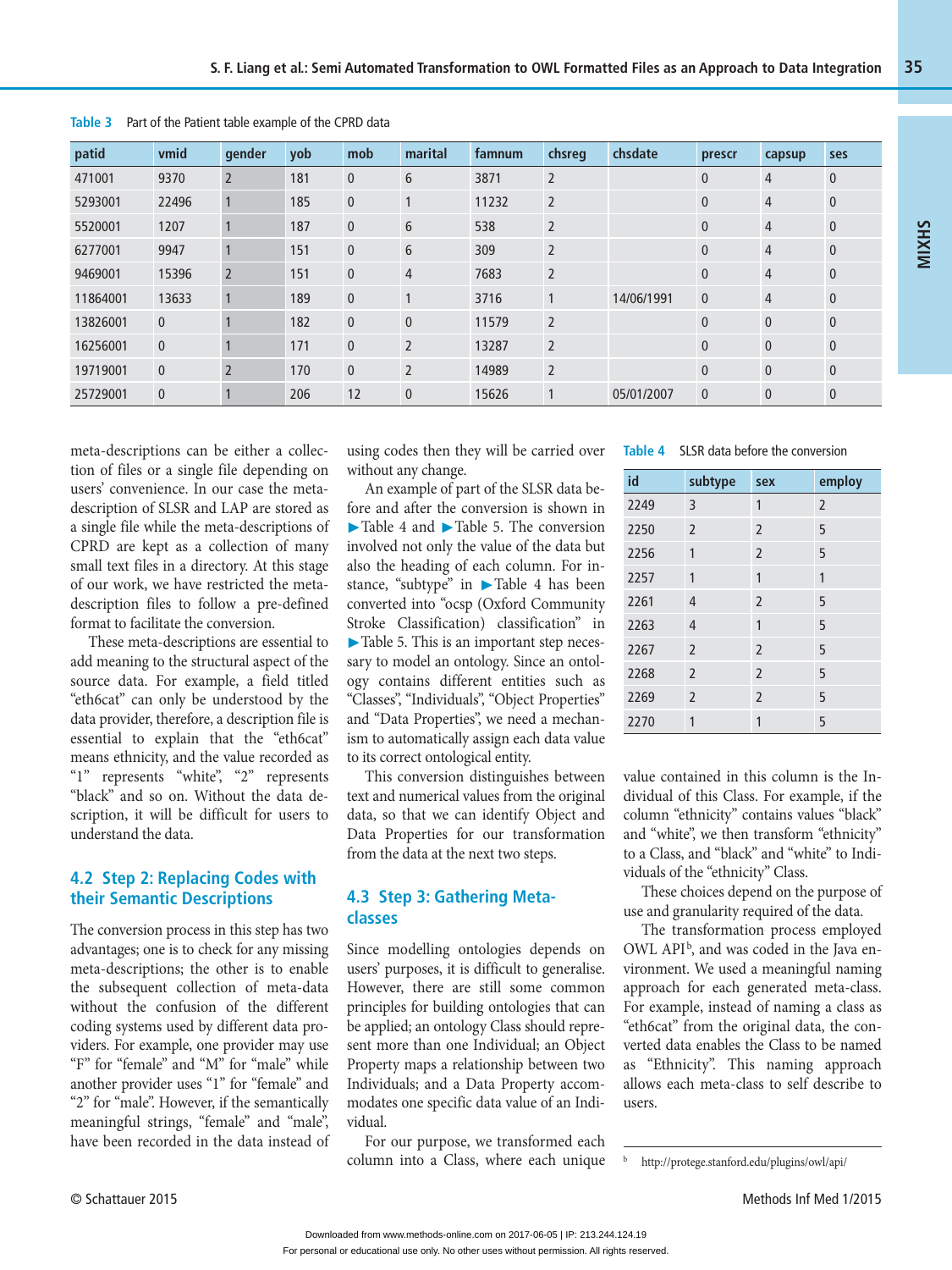| unique ident-<br>ifier | ocsp classifi-<br>cation | sex    | employment status<br>prior to stroke |
|------------------------|--------------------------|--------|--------------------------------------|
| 2249                   | poci                     | male   | part time                            |
| 2250                   | paci                     | female | retired                              |
| 2256                   | taci                     | female | retired                              |
| 2257                   | taci                     | male   | full time                            |
| 2261                   | laci                     | female | retired                              |
| 2263                   | laci                     | male   | retired                              |
| 2267                   | paci                     | female | retired                              |
| 2268                   | paci                     | female | retired                              |
| 2269                   | paci                     | female | retired                              |
| 2270                   | taci                     | male   | retired                              |

In this step, if a column contains text values then it is assigned an Object Property while being transformed into a metaclass. So this step will generate a set of Classes, some Individuals of the Classes and some Object Properties. The quantity of resulting meta-classes varies according to how many columns contain text values. Each meta-class, its related Object Property and Individuals are stored in an OWL format, so they can be browsed by any ontology browser [16–19]. Since Protégé is a ubiquitous tool for editing, browsing, reasoning and querying ontology, we used it in this paper for illustrating our work. ▶ Figure 1 shows the "Ethnicity" Class example in the Protégé frame.

The axiom for representing the Individual – black african – in OWL format will look like:

*<owl:NamedIndividual rdf:about="file: Ethnicity.owl#BlackAfrican">*

 *<rdf:type rdf:resource="file: Ethnicity.owl#Ethnicity"/> <rdfs:label rdf:datatype="http://www. w3.org/2001/XMLSchema#string">black african</rdfs:label>*

*</owl:NamedIndividual>*

The generated Object Properties are the key mechanism for maintaining consistent semantic relationships across different ontologies to enable interoperability and link-



SR data after the conversion

age between ontologies. For example, both "Staff" and "Patient" ontologies can contain the "ethnicity" Class. Using the same Object Property – "hasEthnicity" – to connect Individuals from "Staff" and "Patient" will enable a reasoner to return a joint count from both "Staff" and "Patient". For example, if the count for the Individual "black african" in "Staff" is 8 and in "Patient" is 12 then we can run a reasoner and issue a Description Logic (DL) [20] query – "hasEthnicity value black african" – to get a returned count as 20.

This step also contains a complex process to update meta-classes. If new terms are detected while transforming newly converted data into our system, these new terms are added as new Individuals to the specified meta-classes. For example, if the gender Class containing two Individuals: "female" and "male" already exist in the meta-class pool from one dataset transformation, we will update it to have a new "Individual "Indeterminate" if this is a new" term to be found from another dataset.

This process only allows new Individuals to be added, but not modified or deleted to affect existing relations. The mechanism for finding which class should be updated is determined by a highest statistic score.

#### **4.4 Step 4: Transforming Source Data into OWL Formatted Files**

Our last step is to transform whole data into OWL format. In this transformation, each record containing text values will have its corresponding meta-classes and relative Object Properties applied. Numerical values in the same record are transformed into Data Property values.

For example, if a patient number 2280 has weight 94.5 kg, has height 180 cm, is in white ethnicity and is a male, the transformation result will contain two Data Properties: hasWeightKg and has-HeightCm, two Object Properties: hasEthnicity and hasGender. The relations among those Individuals are:

**•** Patient number: 2280

- **•** hasWeightKg: 94.5
- **•** hasHeightCm: 180.0
- **•** hasEthnicity: white
- **•** hasGender: male

Methods Inf Med 1/2015 © Schattauer 2015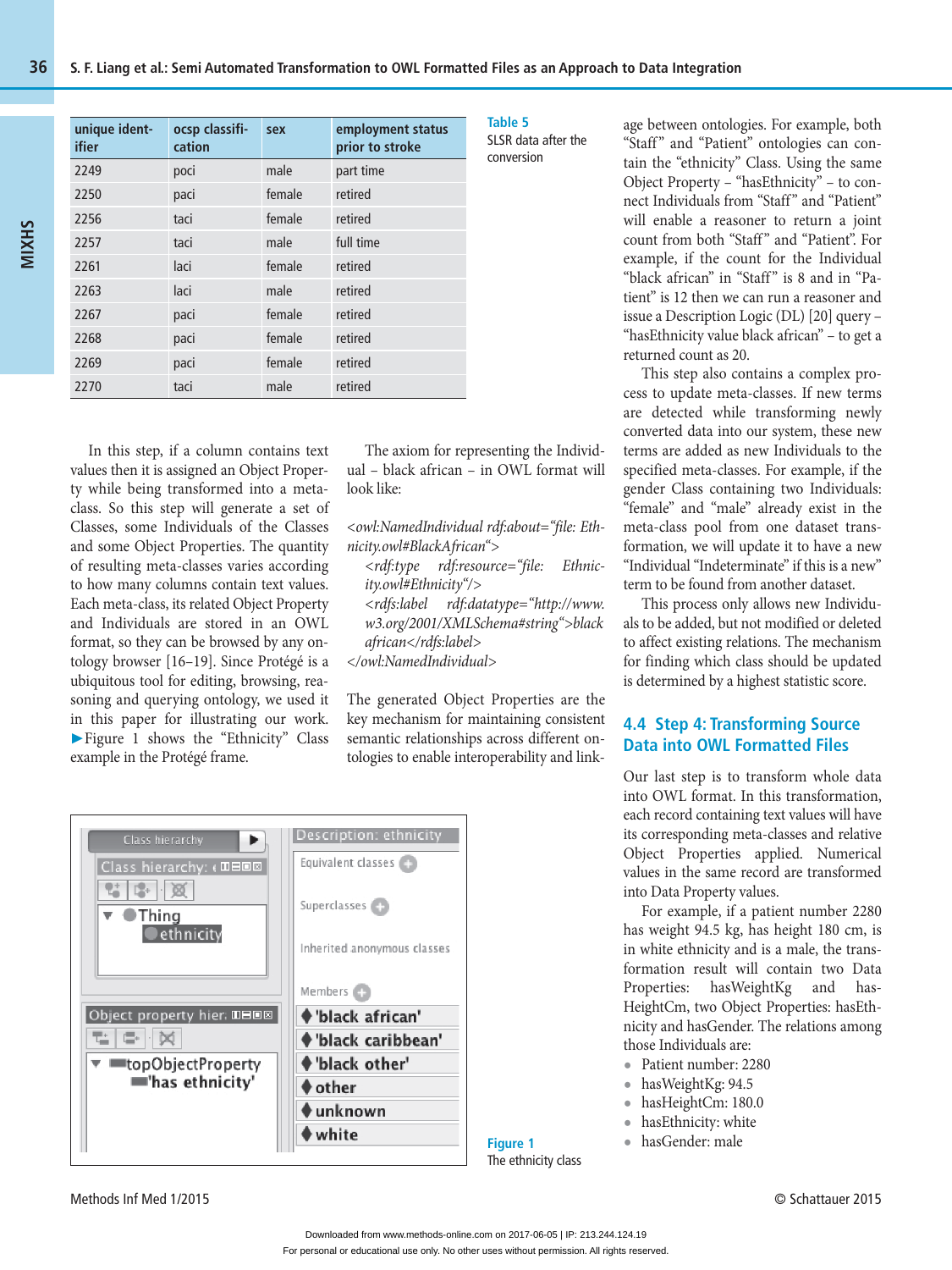**Figure 2** Two hundred and thirty-eight Individuals from the SLSR OWL file have been classified into the SNOMED CT SCT\_230715005 Class

The purpose of distinguishing Data and Object Properties is that only the numeric values in Data Properties can enable mathematic calculation. For example with an active reasoner if we issue a DL query as "hasWeightKg some double  $[ > 90.0]$ ", we can expect to get all the patient' weight over 90 kg. So the Data Properties are useful for grouping numeric data for a statistical analysis.

The naming approach at this step is different to the meta-class generation. We use a combination of the file name plus the first column heading from the converted data as the name of the OWL file. For example, the resulting "ReferralPatientId.owl" file is generated from a file named "Referral" with "patient id" as the first column heading in the Referral table. This naming approach avoids duplication among metaclasses.

#### **4.5 Link to Existing Ontology**

Since ontologies enable reasoning, Classes and Individuals can be implied to be present based on existing relationships. Our generated OWL files provide great flexibility to linking with existing ontologies, such

as SNOMED CT<sup>c</sup> and classifications such as ICD10 $d$ , via the use of common clinical concepts.

We explored connecting our generated SLSR OWL file with SNOMED CT by loading SLSR and SNOMED CT into the same Protégé frame. We found the SNOMED CT term "posterior circulation stroke of uncertain pathology  $(230715005)$ <sup>e</sup>" could be used to represent stroke patients whose OCSP classifications were POCI (Posterior Circulation Infarcts). Therefore we added a definition into this Class in Protégé as:

*"posterior circulation stroke of uncertain pathology" EquivalentTo "Unique Identifier" and "has ocsp classification" value "poci"* 

So this Class infers that the "posterior circulation stroke of uncertain pathology" Class in SNOMED CT is equivalent to the "UniqueIdentifier" Class in SLSR and its ocsp classification is "poci", with an active reasoner we got 238 patients from SLSR to be classified into the SNOMED CT (230715005) Class as shown in  $\blacktriangleright$  Figure 2.

In addition, because the "posterior circulation stroke of uncertain pathology" Class is a sub class of "Stroke of uncertain pathology" we also know that the 238 patients are to be qualified into the "Stroke of uncertain pathology" Class. This kind of connection can be widely applied to a variety of ontologies by our system.

In order to validate our work, we measured the correctness of the transformed OWL files by issuing queries to both individual and combined OWL files and assessing the query results against the original source data.

## **5. Results**

We have built a proof-of-concept system to implement our approach. The transformation process requires users' to select either a directory or a single file of the meta-description and the source data that is to be transformed. We tested the ability of our approach to transform several data sources into OWL files. All of the Object

c http://www.ihtsdo.org/snomed-ct/

http://www.who.int/classifications/icd/en/

e SNOMED CT code: SCT\_230715005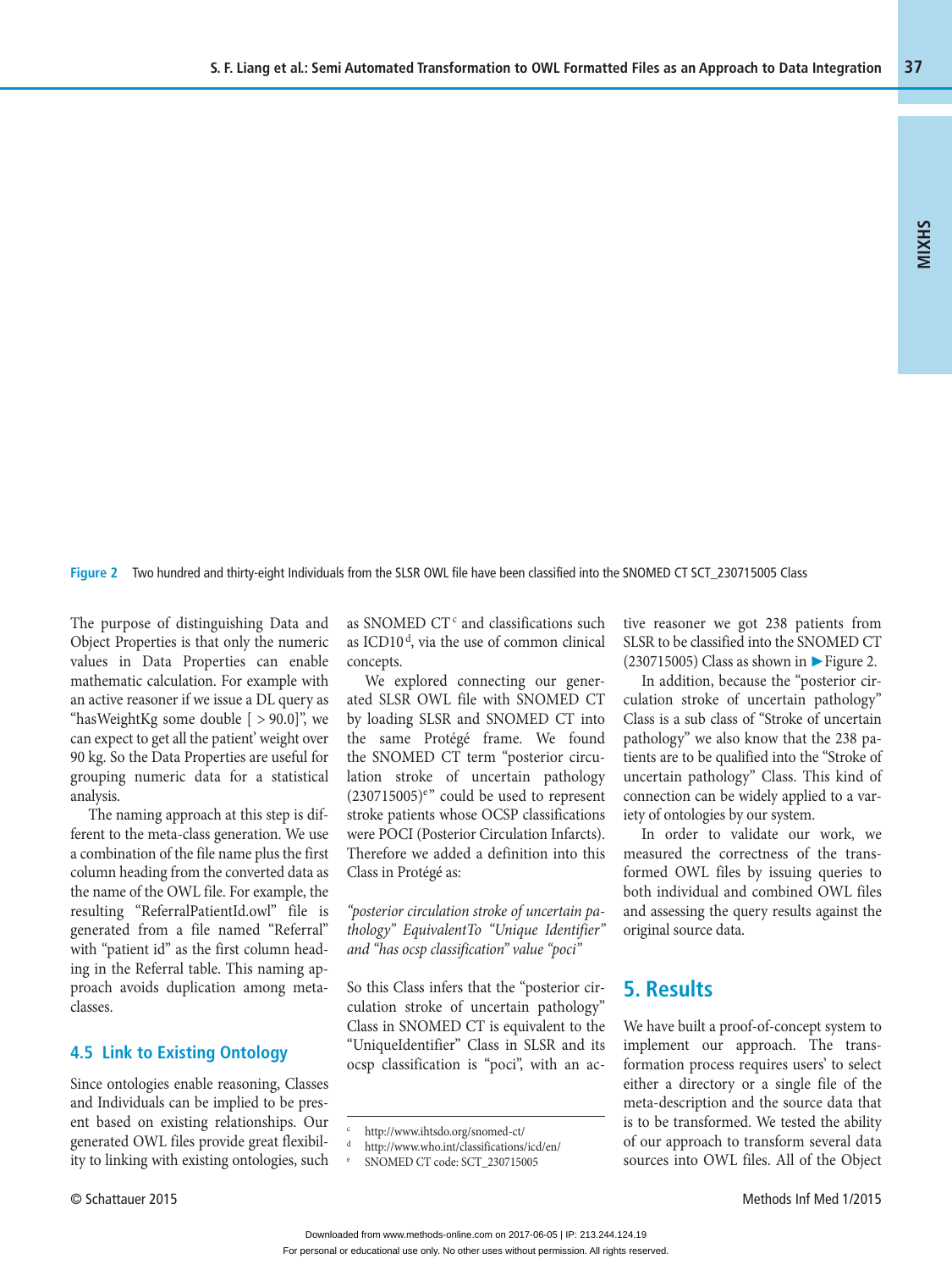| <b>Query with</b> | <b>Query for</b>                                       | Count |
|-------------------|--------------------------------------------------------|-------|
| <b>SLSR</b>       | Male patient                                           | 1143  |
| <b>SLSR</b>       | Male patient with white ethnicity                      | 716   |
| <b>SLSR</b>       | White male patient and had stroke in 2005              | 94    |
| LAP               | NO value bigger than 30 but no more than<br>40 in 2010 | 5257  |
| LAP               | NO value bigger than 40 but no more than<br>50 in 2010 | 893   |
| LAP               | NO value bigger than 50 in 2010                        | 360   |
| <b>CPRD</b>       | Female patient                                         | 2499  |
| <b>CPRD</b>       | Female and Single patient                              | 191   |
| <b>CPRD</b>       | Female patient and dead before 2010                    | 183   |

| <b>Query with</b> | <b>Query for</b> | <b>Separated</b><br>Count | <b>Total Count</b> | Table 7<br>Query results from<br>two loaded OWL files |
|-------------------|------------------|---------------------------|--------------------|-------------------------------------------------------|
| <b>SLSR</b>       | Male patient     | 2501                      | 3644               |                                                       |
| <b>CPRD</b>       |                  | 1143                      |                    |                                                       |
| <b>SLSR</b>       | Female patient   | 1052                      | 3551               |                                                       |
| <b>CPRD</b>       |                  | 2499                      |                    |                                                       |
| <b>SLSR</b>       | Postcode at SE1  | 354                       | 1752               |                                                       |
| LAP               |                  | 1398                      |                    |                                                       |
| <b>SLSR</b>       | Postcode at SE11 | 172                       | 560                |                                                       |
| LAP               |                  | 388                       |                    |                                                       |
| <b>SLSR</b>       | Postcode at SE15 | 4                         | 1036               |                                                       |
| LAP               |                  | 1032                      |                    |                                                       |
| <b>SLSR</b>       | Postcode at SW8  | 165                       | 663                |                                                       |
| LAP               |                  | 498                       |                    |                                                       |

Properties and their related Classes of each of the transformed OWL files were imported from the meta-class pool.

The SLSR OWL file contains 41 Classes, 40 Object Properties, 65 Data Properties and 3731 Individuals; the LAP OWL file contains 4 Classes, 3 Object Properties, 14 Data Properties and 119853 Individuals; the CPRD data has been transformed into several OWL files from our collection. For example, the sample patient OWL file contains 10 Classes, 9 Object Properties, 22 Data Properties and 5063 Individuals.

For validating our transformed ontologies, we loaded each of the abovementioned OWL file into Protégé and activated HermiT [21] reasoner. HermiT is one of the efficient reasoners for OWL ontologies.

It can determine whether or not the given OWL ontology is consistent; it can classify individuals into classes and identify subsumption relationships between classes, and much more. We then issued three queries to the loaded file. The results have been compared with the original data source to make sure our transformation is not "lossy" and faithful to the original datasets, and the results are shown in ► Table 6.

In order to confirm that each of our populated ontologies can be integrated with one and another, we loaded two of them into a same Protégé frame then ran a reasoner for issuing DL queries. We first loaded SLSR and CPRD OWL files into a Protégé frame to find out how many male and female patients were present. We then

**Table 6**  Examples of query re-

sults from the transformed OWL files

loaded SLSR and LAP into another Protégé frame to obtain patients and air pollution counts in 2010 and classified by outward postcode areas. ▶ Table 7 shows some postcodes with the separated and combined counts from SLSR and LAP.

Reasoning over the postcodes also gave us information on five postcodes containing only SLSR but not LAP data, and vice versa for the other twelve postcodes.

▶ Table 8 shows zero count from either dataset of the 17 outward postcode areas, where no further data linkage between SLSR and LAP can be done via these postcodes.

# **6. Discussion**

Repurposing data from different heterogeneous sources for use and linkage for other healthcare or clinical research usages is often a very complex and costly process. The novelty of the proposed approach is in its generic method for semantic analysis of data sources and their reusability and linkage across different organisations and with existing third party knowledge bases.

The approach semi-automates the process of data understanding and conversion in a coherent reusable semantic framework.

In our experiment meta-classes containing demographic information such as gender and ethnicity are the most reusable classes, and therefore, they can be the most required elements for linking to other data. For example, both our SLSR and CPRD do not use HL7 standard codes for recording gender. Our Step 2 enables the code "1" and "2" to be converted into "Female" and "Male" where these two terms are coded as "F" and "M" in the HL7 v3 standard. Our conversion step allows the converted semantic meaningful terms to be mapped into HL7 Concept Name, where the data can be linked to other source if HL7 is required. This can be the same approach to apply to some of the ethnicity codes used in HL7 as shown in ▶ Figure 3.

Some part of information from the source data may require pre-processing into normalised data such as temporal data in the format as dd-mm-yy, dd/mm/ yy, dd-mm-yyyy, or postcode with or with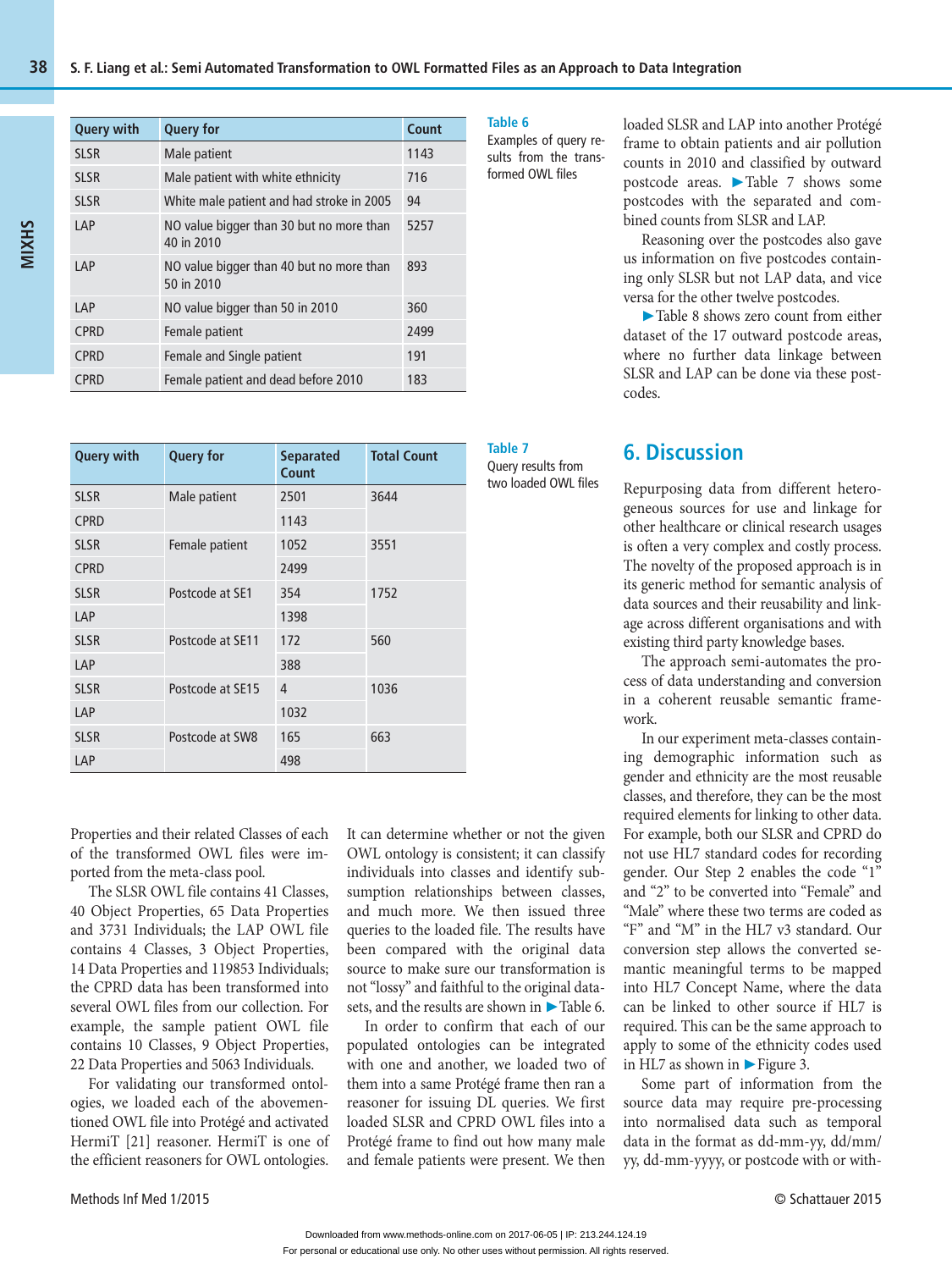out a space between inward and outward areas.

Although few meta-classes can be shared between SLSR, LAP and CPRD, our approach has enabled a further linkage when these data sources are expanded to have more overlapping information. In CPRD data, patient's demographic and staff roles are the most reusable metaclasses. If in the future, for example, as the SLSR gathers care provider information on stroke patients, the current CPRD practice data can be expand to have stroke specific information that would enable the linkage among CPRD, SLSR and LAP to provide advanced information to support further clinical research. In addition, the detailed phenotyping of patients allows us to understand risk of stroke and survival better. So sociodemographic factors may well relate to what is known already about exposure but the details on aetiology of stroke and case severity of stroke is key to identify how air quality affects risk and outcome in different sociodemographic groups, types of stroke mechanism, etc.

Scalability can be a potential problem. Our transformation has increased 14 times the size from a plain text to an OWL file, for example the text file of SLSR data is 668KB but is 9.7MB for the SLSR OWL file. We need at least an 8GB virtual memory machine to run a reasoner to get a quick result. Protégé can take some time to run a reasoner and return query results, and therefore, a better performing user interface will be required for wider use of the method.

Also, because our system is not yet fully automatic, it sometimes requires human interaction to complete a task. The human interaction can become a burden of our users, and it can also lead to errors, therefore, improving automation and reducing human interaction will be our next step to improve the quality of the system.

# **7. Conclusion**

This paper has presented an approach to transform heterogeneous datasets into a

| Table 8 Postcodes are not shared by both data |                                  |               |             |  |  |  |
|-----------------------------------------------|----------------------------------|---------------|-------------|--|--|--|
|                                               | Number Outward Post- LAP<br>code |               | <b>SLSR</b> |  |  |  |
|                                               | BR <sub>1</sub>                  | 252           |             |  |  |  |
| $\overline{2}$                                | BR <sub>3</sub>                  |               | $\Omega$    |  |  |  |
| 3                                             | CR4                              | $\mathcal{L}$ |             |  |  |  |

**MIXHS**

| $\overline{2}$ | BR <sub>3</sub> | $\overline{4}$ | 0              |
|----------------|-----------------|----------------|----------------|
| 3              | CR4             | $\overline{2}$ | $\overline{0}$ |
| $\overline{4}$ | <b>SE10</b>     | 23             | $\overline{0}$ |
| 5              | <b>SE12</b>     | 371            | $\mathbf{0}$   |
| 6              | <b>SE13</b>     | 573            | $\mathbf{0}$   |
| $\overline{7}$ | <b>SE14</b>     | 339            | $\mathbf 0$    |
| 8              | <b>SE21</b>     | 275            | $\overline{0}$ |
| 9              | <b>SE22</b>     | 463            | $\mathbf{0}$   |
| 10             | SE3             | 138            | $\mathbf 0$    |
| 11             | SE <sub>6</sub> | 737            | $\overline{0}$ |
| 12             | SE7             | $\mathbf{0}$   | $\overline{2}$ |
| 13             | SE <sub>9</sub> | 35             | $\mathbf 0$    |
| 14             | <b>SG11</b>     | $\mathbf{0}$   | 1              |
| 15             | <b>SG16</b>     | $\overline{0}$ | 1              |
| 16             | SW1             | $\mathbf{0}$   | 1              |
| 17             | SW <sub>6</sub> | $\overline{0}$ | 1              |

**Figure 3** Ethnicity codes used in HL7 v3 in the Race & Ethnicity group